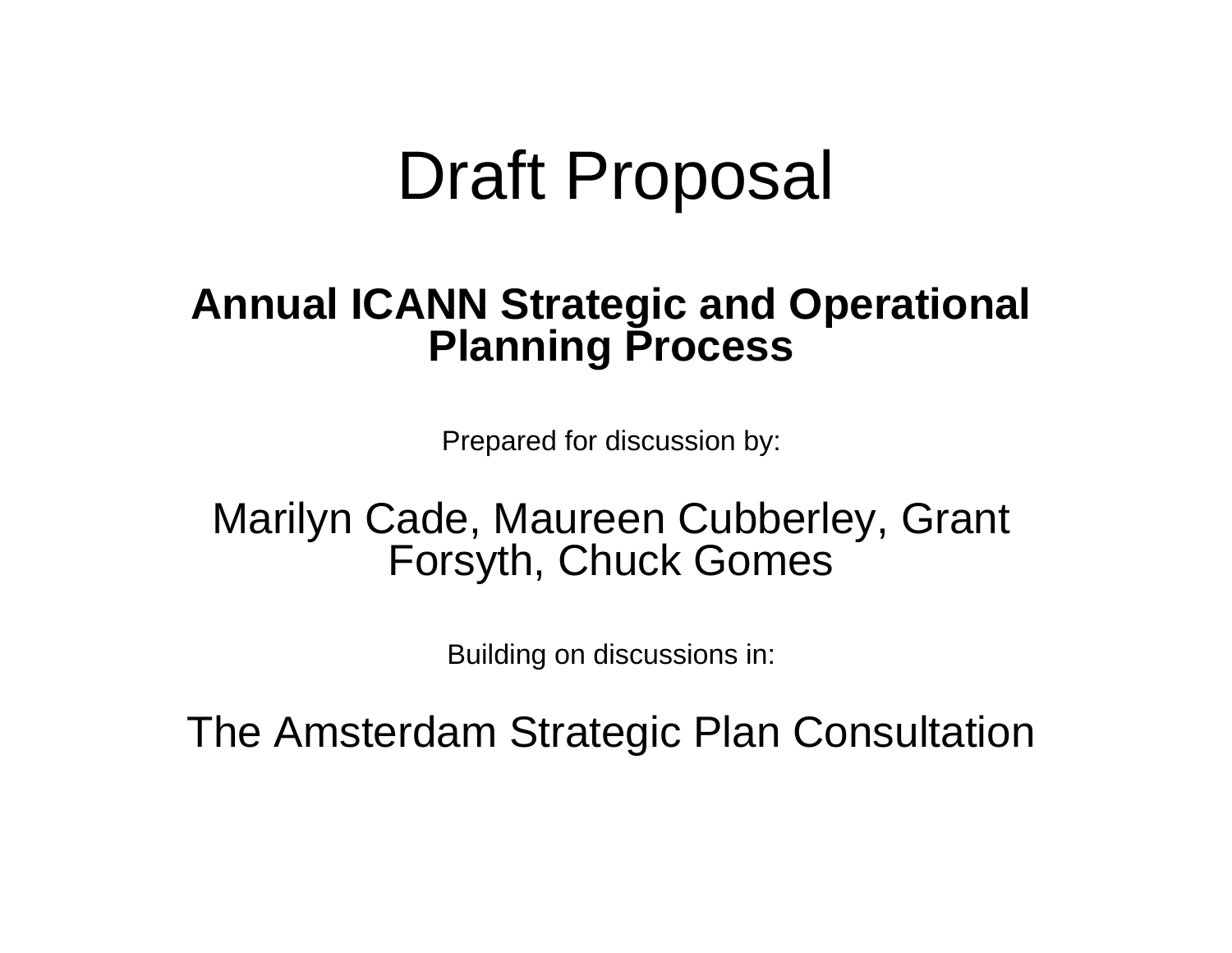## Assumptions

- The Strategic Plan is dynamic and therefore should be refreshed at least annually, always extending out at least three (3) years.
- The Strategic Plan is developed through a bottom-up consultative process.
- The purpose of the Strategic Plan to set the long-range direction of the organization.

Note: Printed copies of this proposal are available.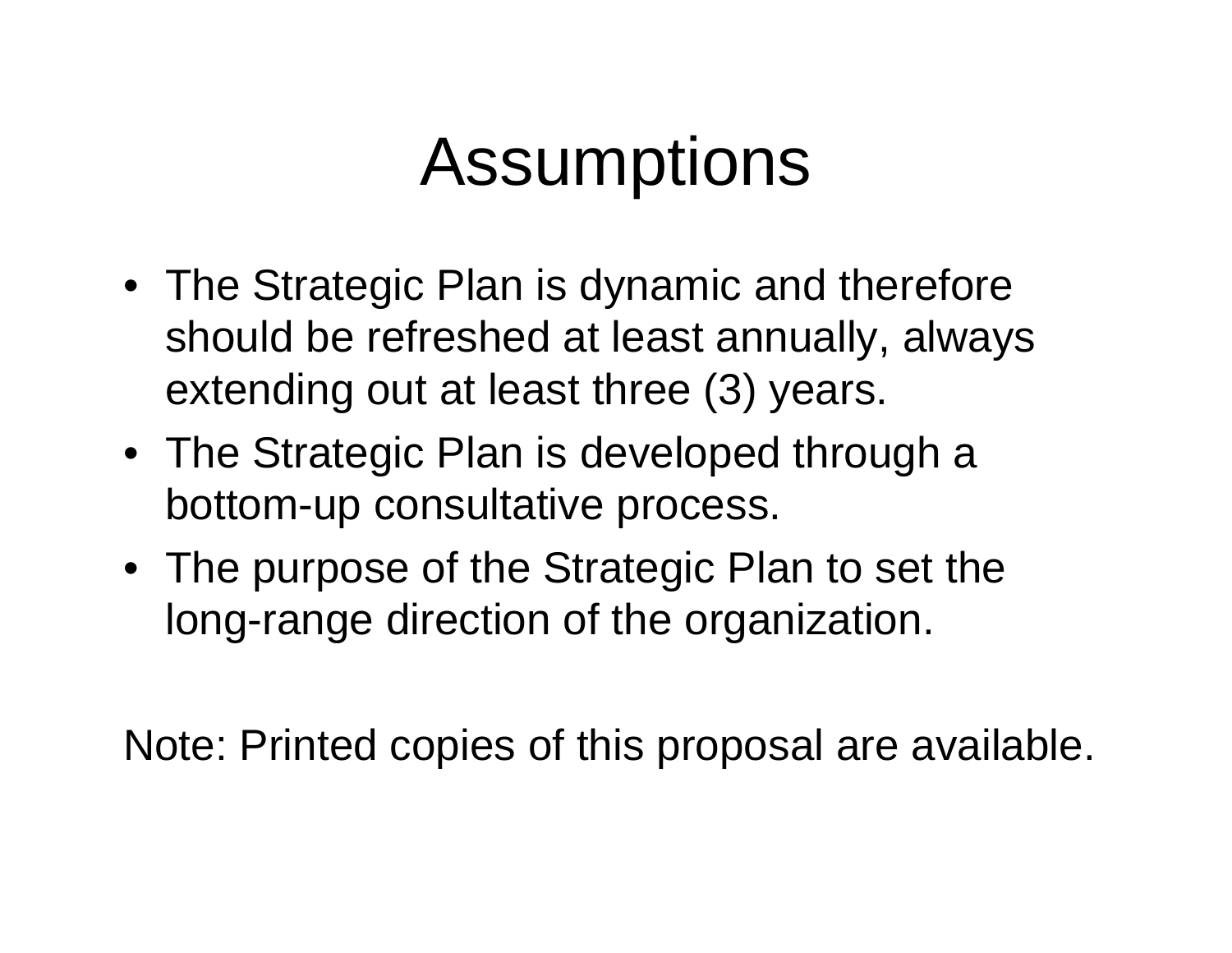## Purpose of Process

- Continuous improvement of ICANN's Strategic Plan.
- Support preparation of ICANN's Yearly Operational Plan, which flows from the Strategic Plan but is more tactical in nature.
- Support preparation of the Budget for ICANN's next fiscal year, which is developed from the Operational Plan.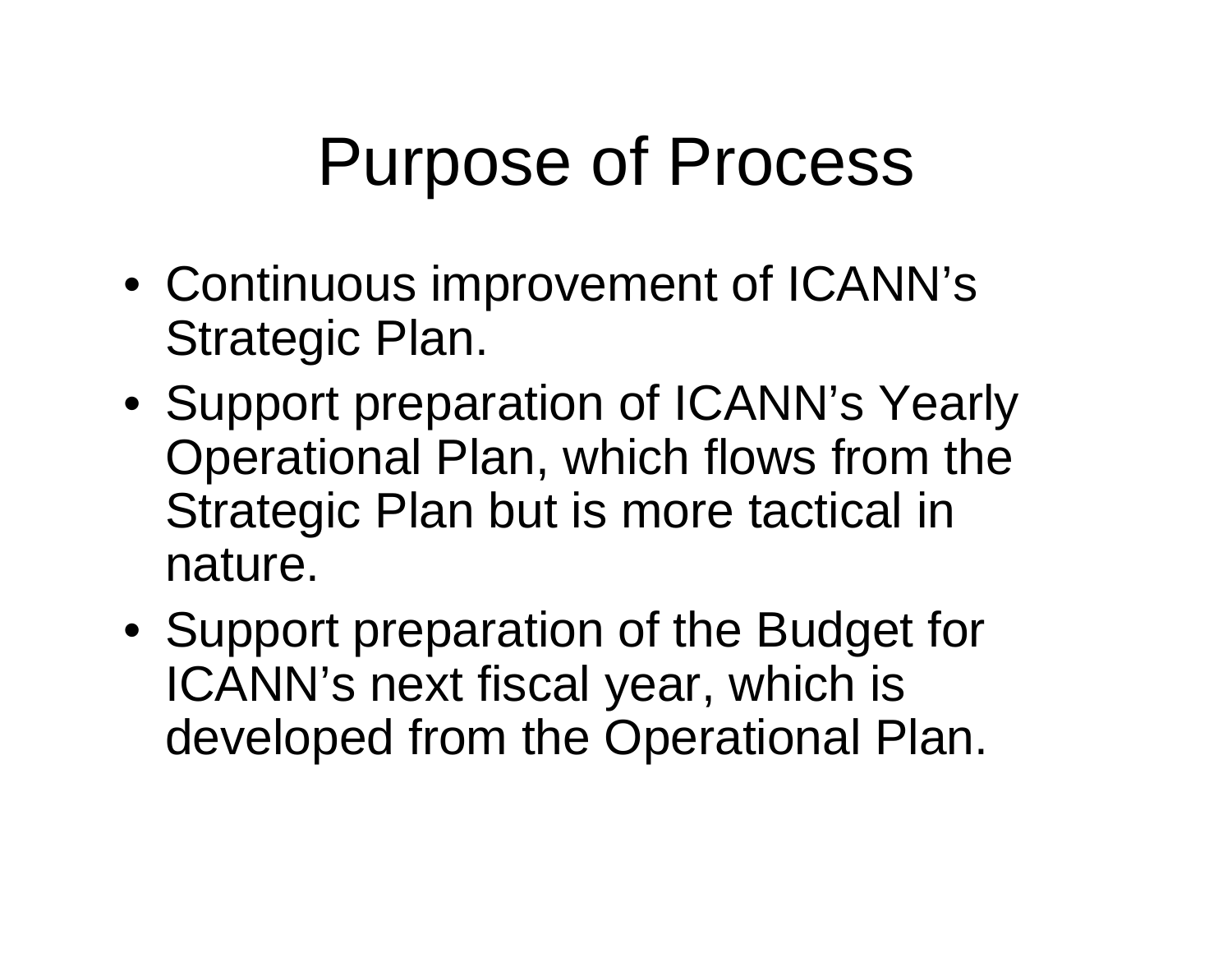## Proposed Process

- The following slides outline a 10-step process that would be applied annually.
- Note that some steps could be performed concurrently.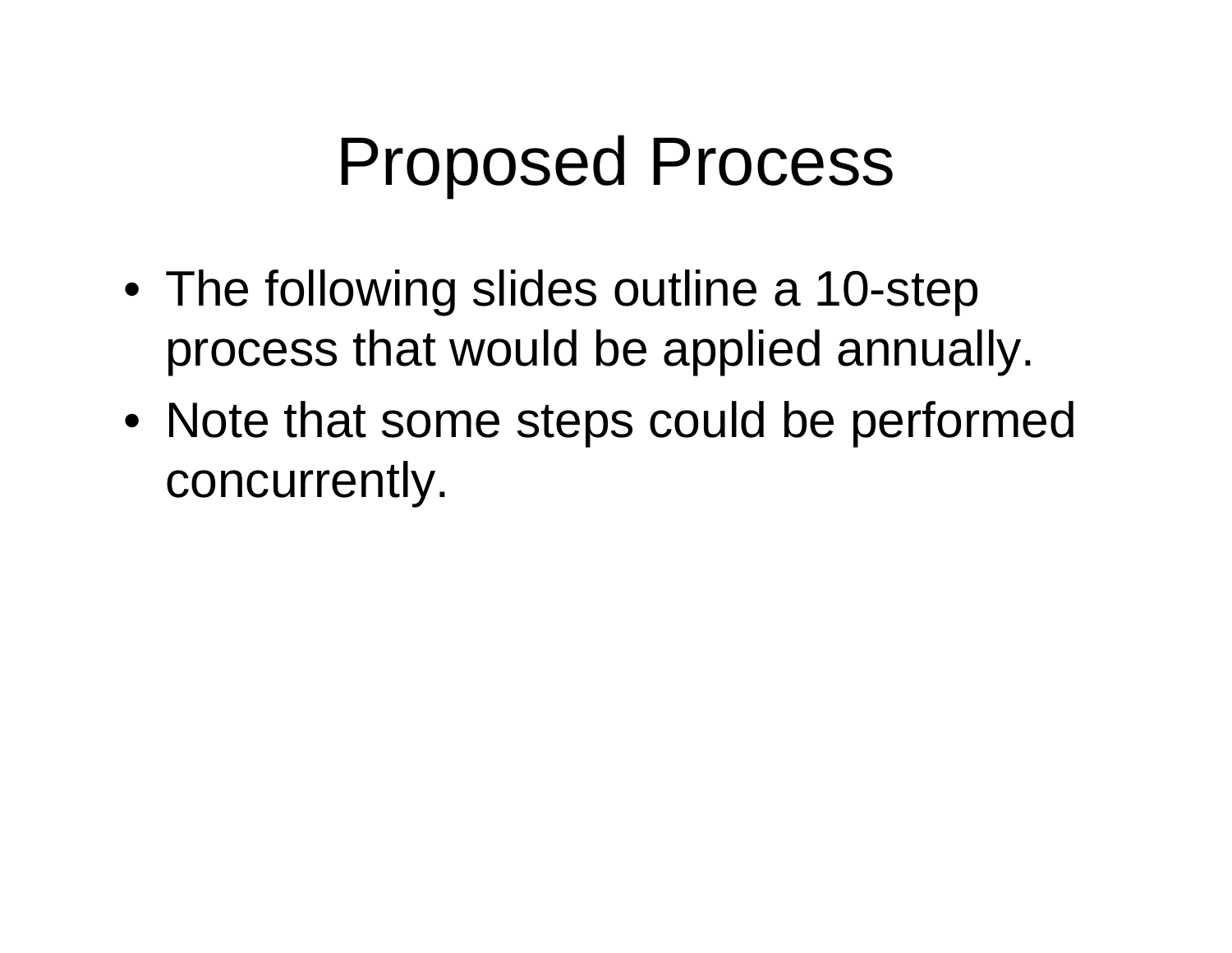# Step 1: Environmental Analysis

- • The Staff and/or an independent consultant should undertake an annual environmental assessment of current and future factors likely to impact ICANN's fulfillment of its mission.
- • Such an assessment should include derived conclusions, identified potential consequences or scenarios, and suggested strategic responses.
- • This report should accompany an evaluation of the current Strategic Plan and be circulated to the ICANN Community for comment, as noted in Step 4 of this process.
- •Target timeframe: June/July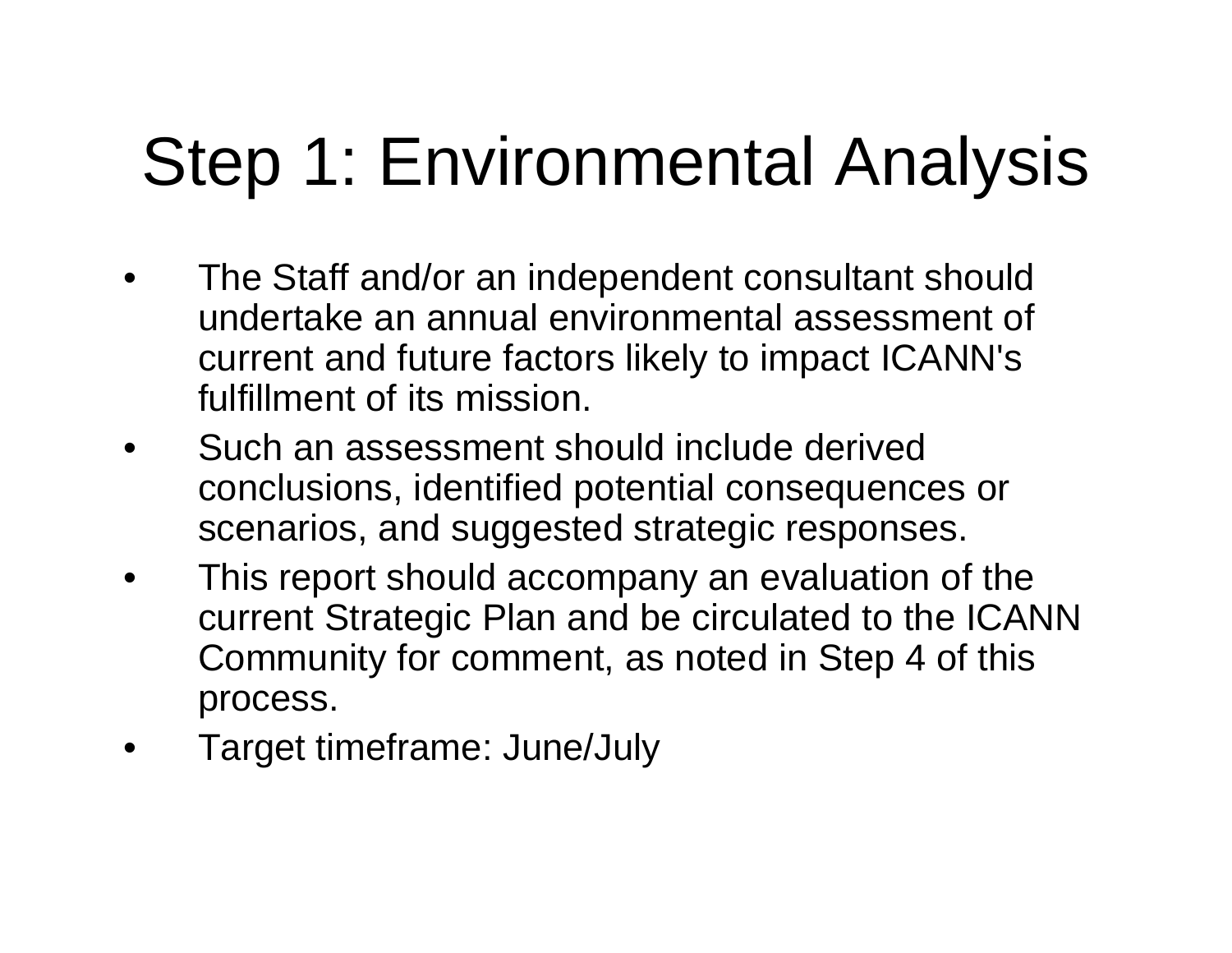## Step 2: **Review of Previous Year Expenses**

- • The actual expenditures for the previous fiscal year should be evaluated relative to fulfillment of strategic objectives in the current version of the Strategic Plan
- • A report should be prepared including:
	- Goals achieved and not achieved (monitoring achievement)
	- Shortfalls and excesses in budgeted funds (gaps and opportunities)
	- Goals that need to be continued into the next fiscal year
	- Adequacy of funding levels budgeted (adequate resources?)
	- New goals introduced after the budget was finalized
	- Any other information that may be useful in revising the Strategic Plan.
- •Target: June/July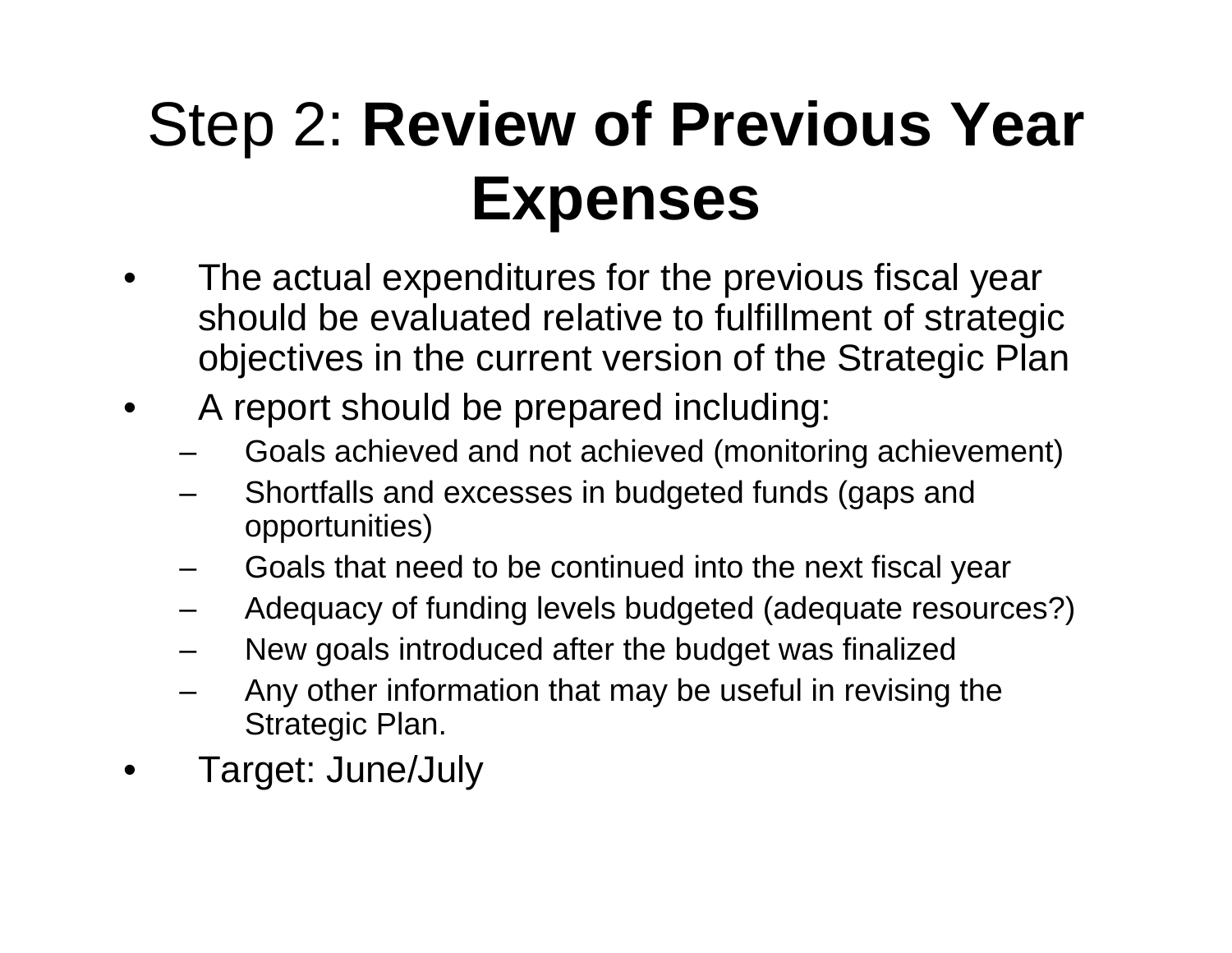### Step 3: **Analysis of Previous Year Expenses**

- • The report produced in step 2 should be analyzed with the intent of identifying any possible modifications to the Strategic Plan.
- • The report should be distributed as widely as possible including public posting on the ICANN website and an online comment forum should be made available.
- • Whenever the timing of an ICANN public meeting coincides with the posting of this report, an in-person comment period should also occur.
- •Timeframe: August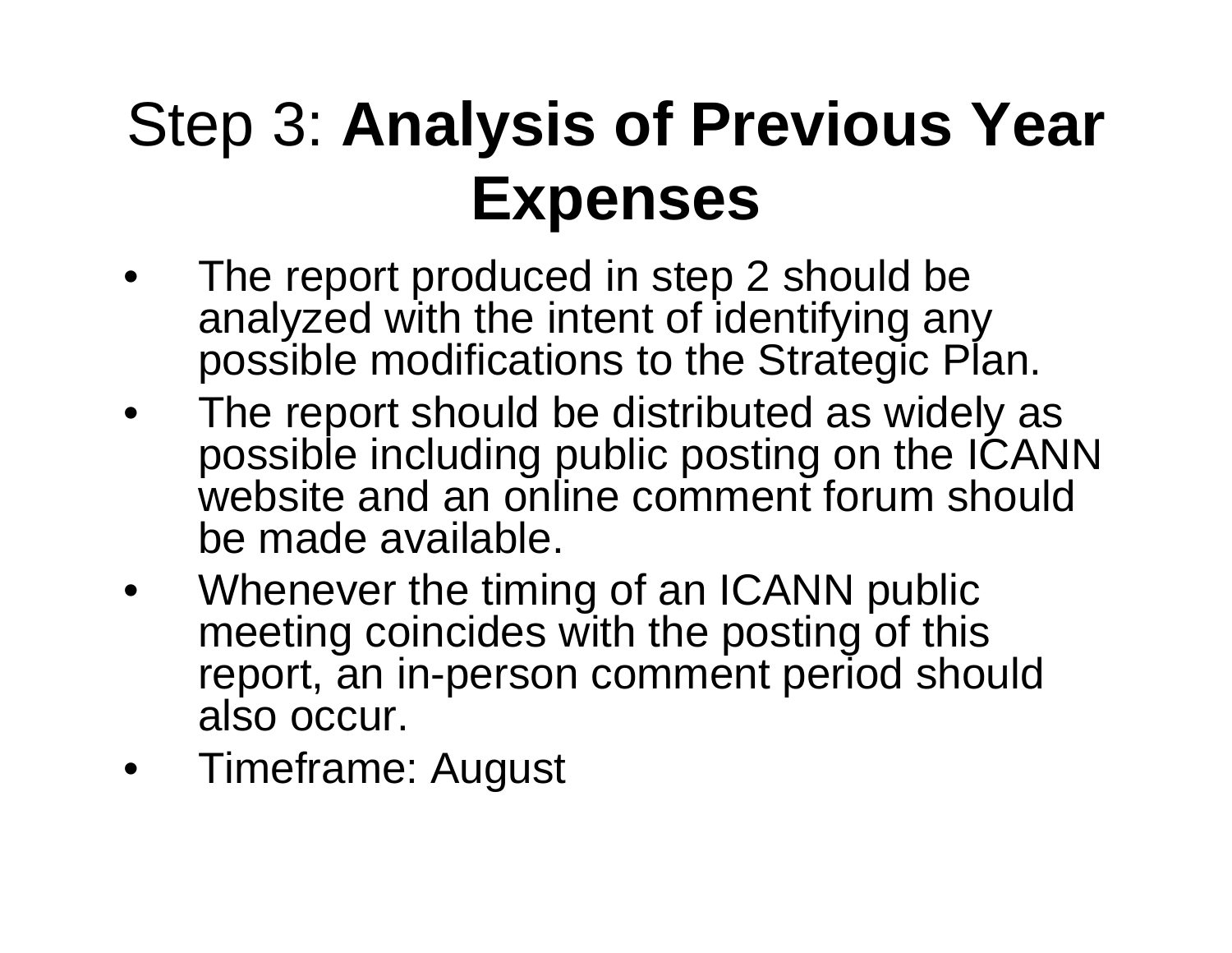## Step 4: **Strategic Plan Evaluation**

- Separate and independent evaluations of the current Strategic Plan should be obtained from at least the following groups:
	- ICANN Staff and Directors
	- ICANN Supporting Organizations (either consolidated into one evaluation or separate evaluations from constituencies)
	- ICANN Advisory Committees as applicable
	- Interested community members (organizations and/or individuals).
	- The evaluations should be in a standardized format to facilitateboth their preparation and the ease of review and analysis; this may take the form of written questionnaires, online surveys or whatever tools deemed most effective and efficient.
	- Timeframe: June/July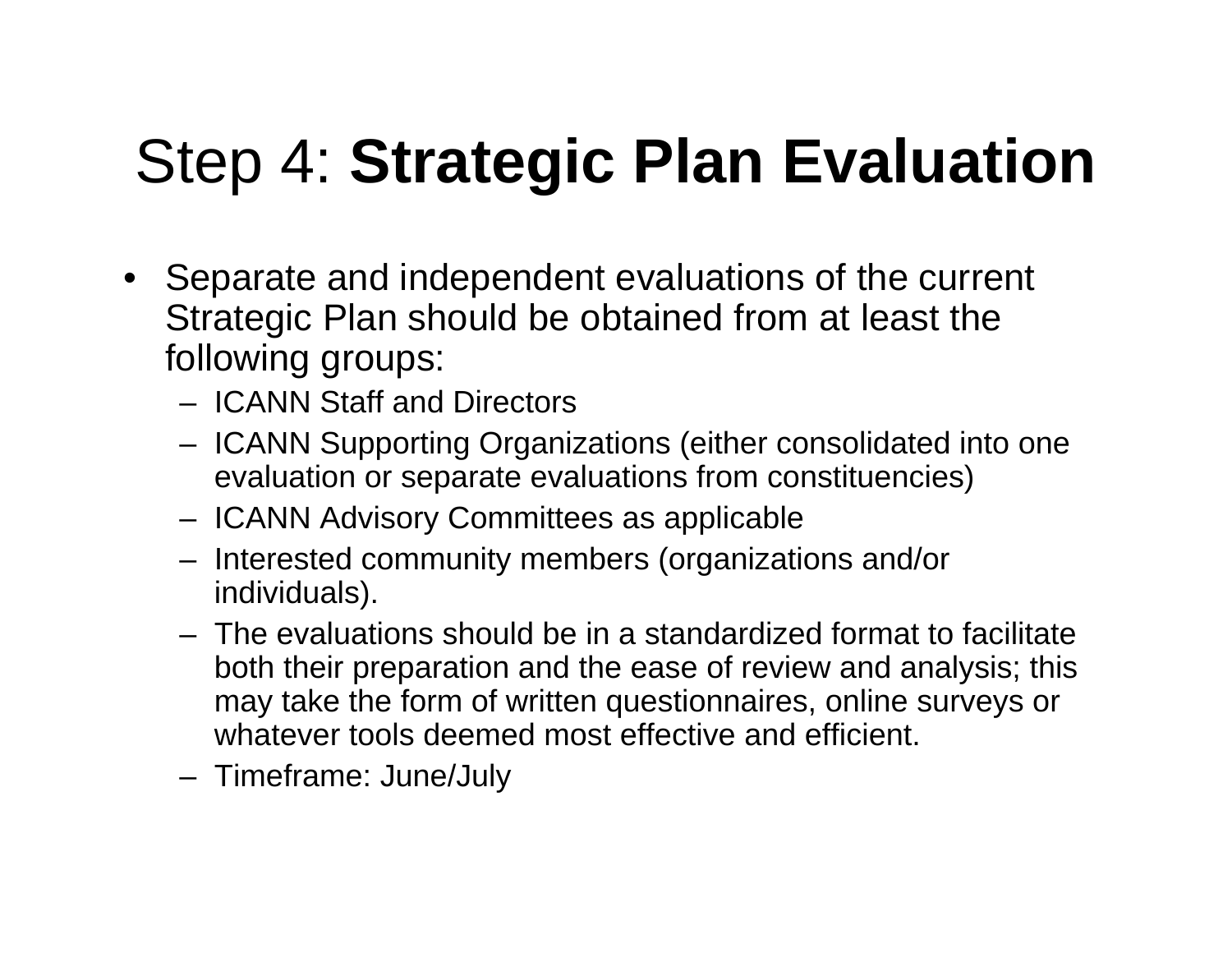## Step 5: **Compilation of Strategic Plan Evaluations**

- • The evaluations received in step 4 should be compiled and analyzed.
- •The results should then be summarized in a report.
- • The first draft of this report should be reviewed by a small, representative group of Staff and Board and the stakeholders identified in Step 4 (Strategic Planning Council), the purpose being to identify as many areas of consensus as possible before posting the report for wider comment.
- $\bullet$  The report should then be distributed as widely as possible including public posting on the ICANN website and an online comment forum should be made available. Each member of the Strategic Planning Council should take the report back to his/her constituency for further comment.
- • Whenever the timing of an ICANN public meeting coincides with the posting of this report, an in-person comment period should also occur.
- •Timeframe: August (Public comment in September)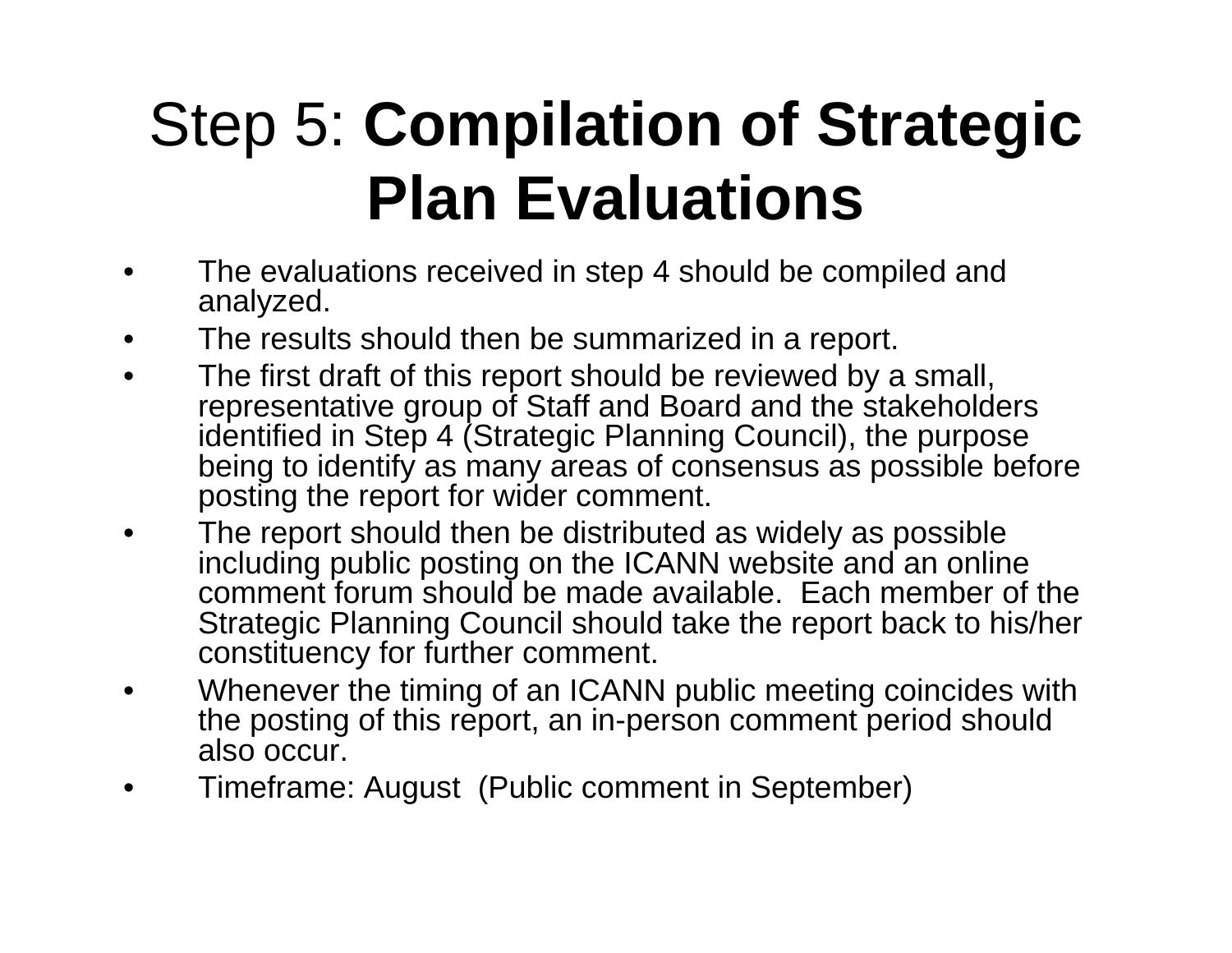### Step 6: **Draft Revised Strategic Plan**

- • Based on the information received from steps 1-5, ICANN Staff, should prepare a red-lined, revised version of the Strategic Plan for public comment.
- • Prior to preparing this, ICANN Staff may arrange for additional consultations with members of the community if deemed helpful, including re-convening the Strategic Planning Council to help identify future strategic directions.
- • The Draft Revised Strategic Plan along with a brief explanation of how decisions were made regarding where to make revisions relative to input received from steps 1-5 should be distributed as widely as possible and posted to **ICANN's** website for public comment for at least 30 days prior to an ICANN public meeting in the fourth quarter of the calendar year.
- • Public comments should also be solicited during the Public Forum of that public meeting.
- $\bullet$ Timeframe: October (Public comment in November)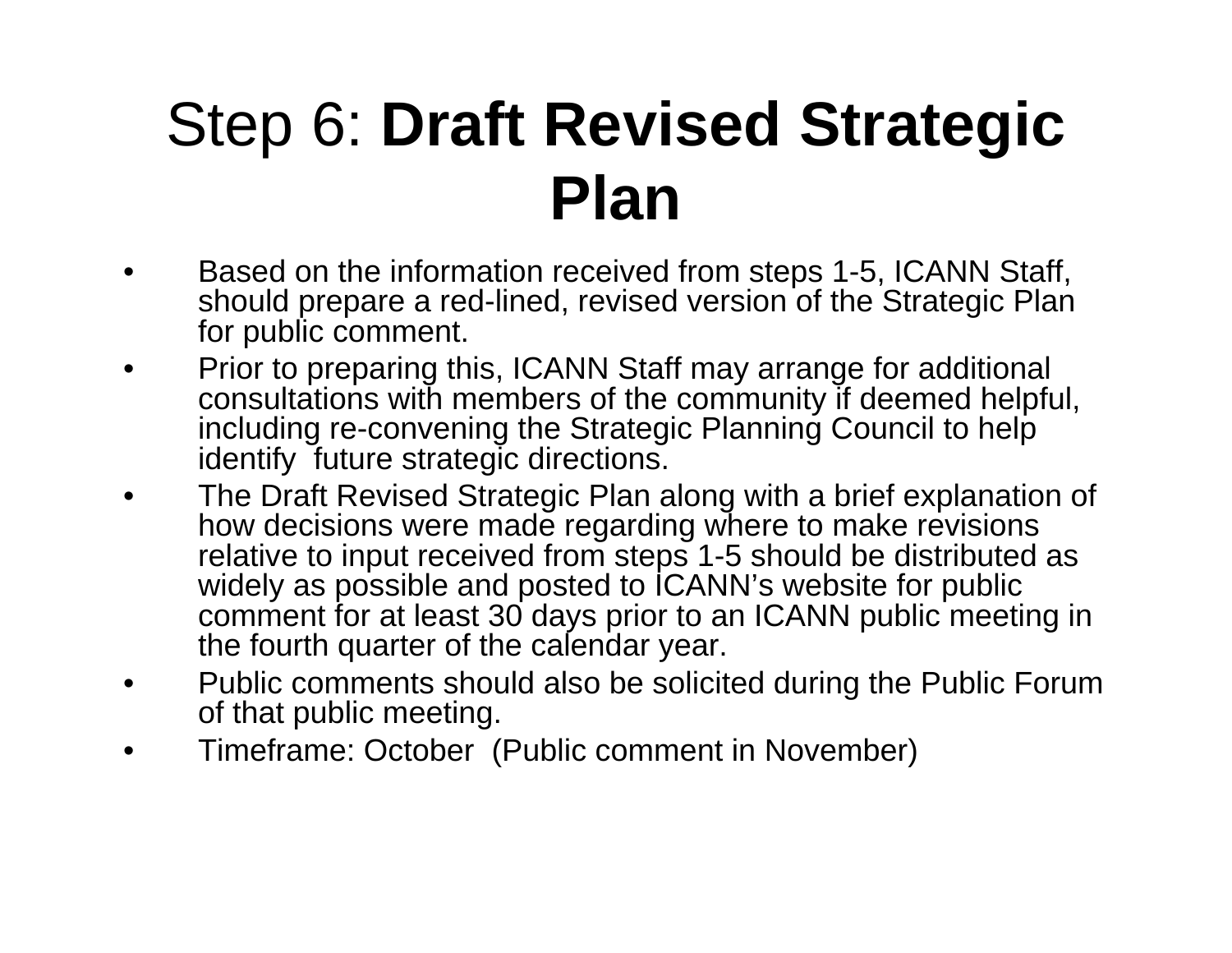### Step 7: **Final Revised Strategic Plan**

- $\bullet$  After the online public comment period has ended and after the Public Forum during which comments are requested, ICANN staff should prepare a final revised version of the plan for Board approval.
- • After Board approval, the plan should be posted on ICANN's website.
- Timeframe: December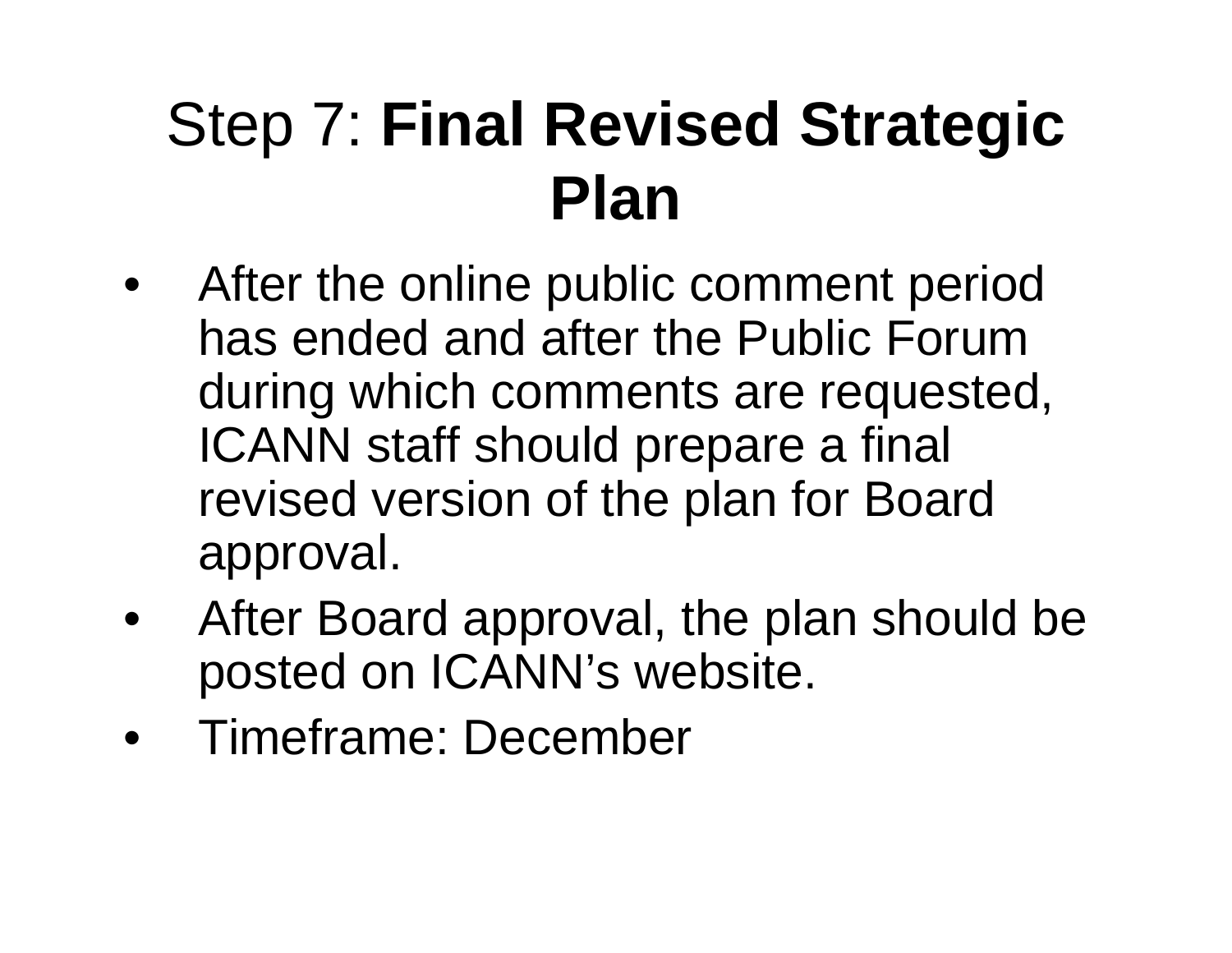# Step 8: **Draft Operational Plan**

- Once revisions to the Strategic Plan are completed, ICANN Staff should prepare a draft Operational Plan for the next fiscal year.
- This plan should contain tactical plans for the next fiscal year, in contrast to the broader strategic (longer term) objectives in the Strategic Plan.
- To the extent possible, the Operational Plan should be organized so as to make it easy to correlate Operational Plan details with Strategic Objectives.
- The draft operational plan should be posted on ICANN's website for public comment.
- Timeframe: January (Public comment in February)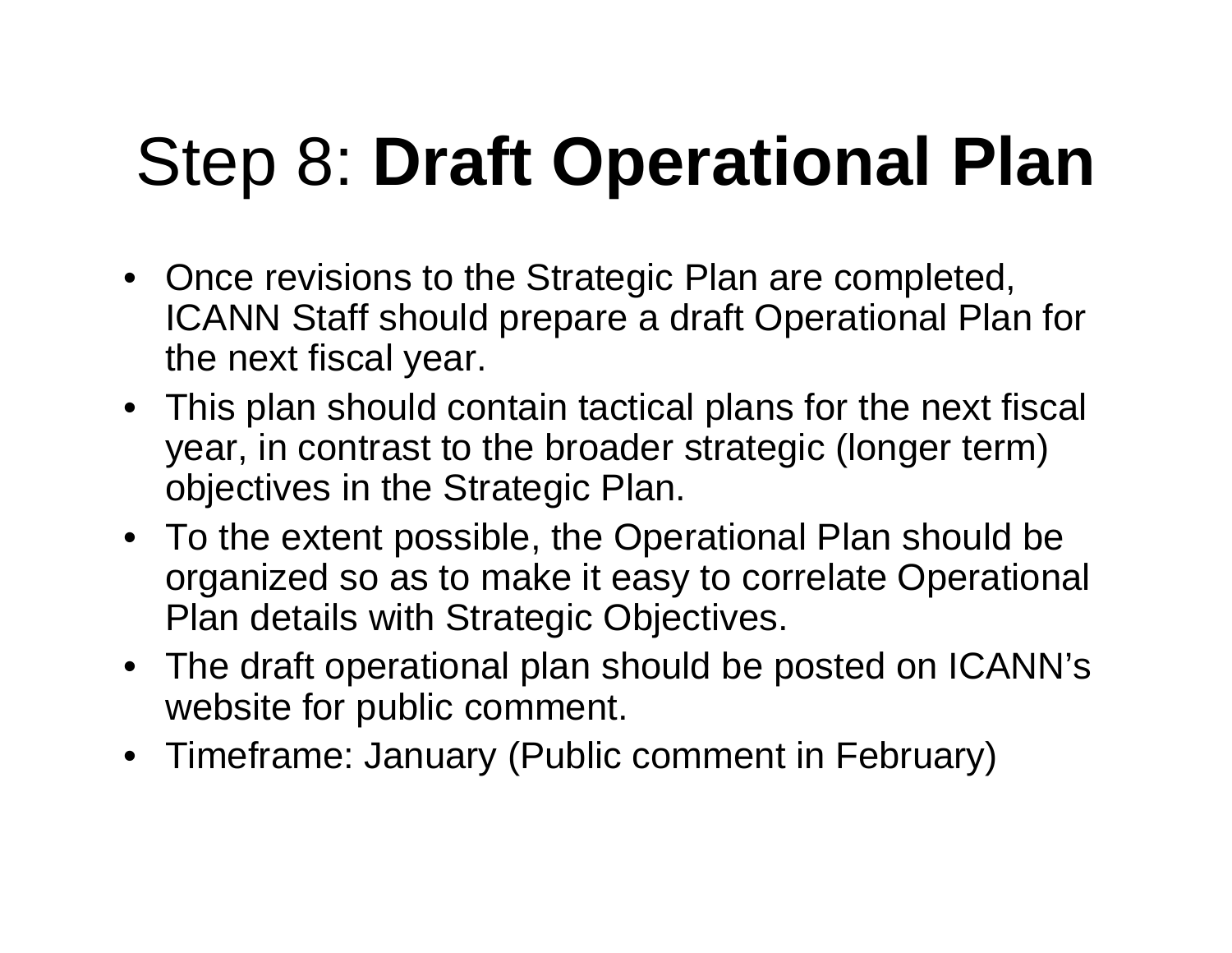# Step 9: **Final Operational Plan**

- Based on input received from step 8, ICANN staff should prepare a Final Operational Plan for the next fiscal year.
- The final operational plan should be posted on ICANN's website.
- Timeframe: March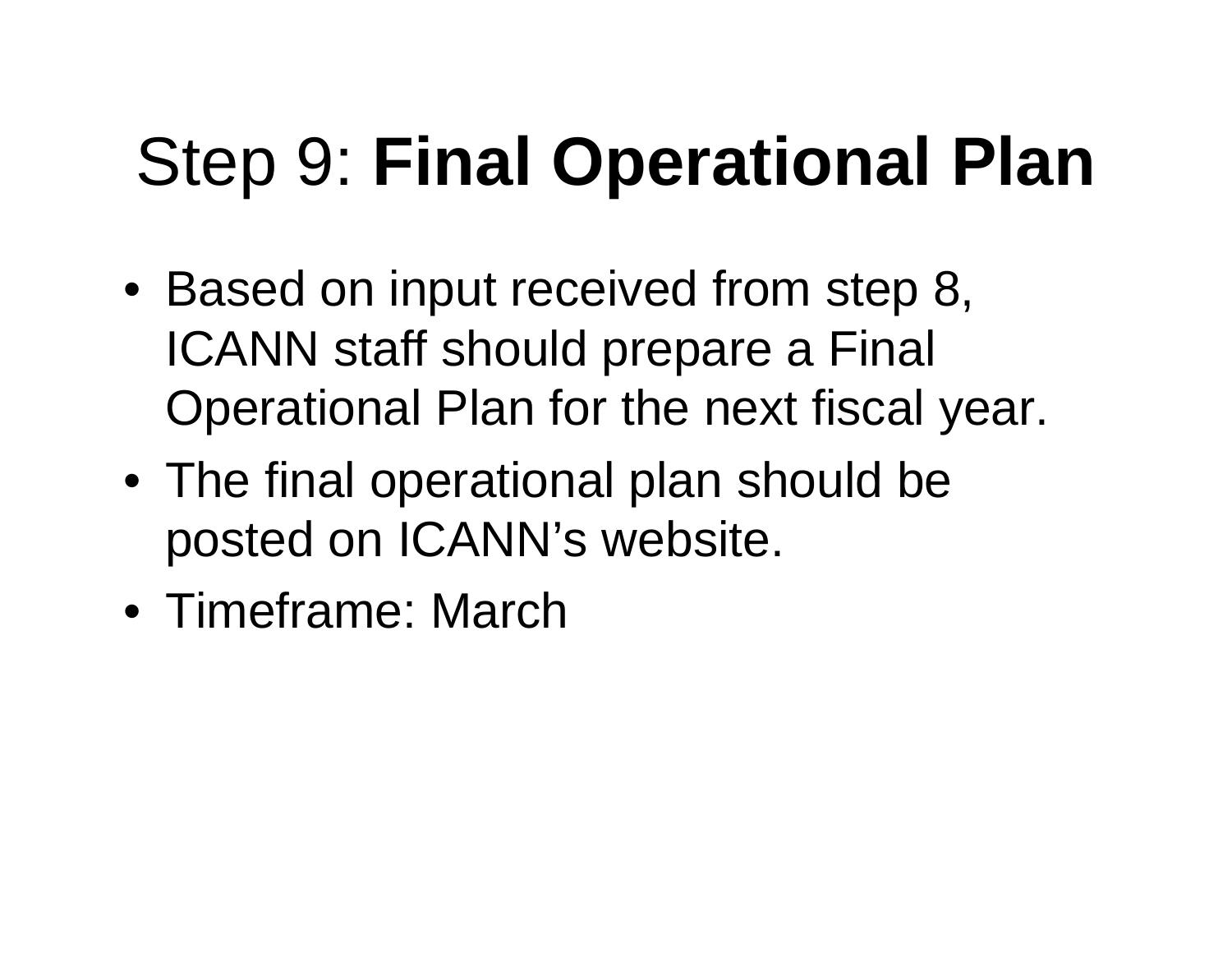# Step 10: **Budget Preparation**

- The ICANN budget development process for the next fiscal year should be started immediately after step 9 if not sooner.
- Timeframe: March June

There is no intent to describe that process here.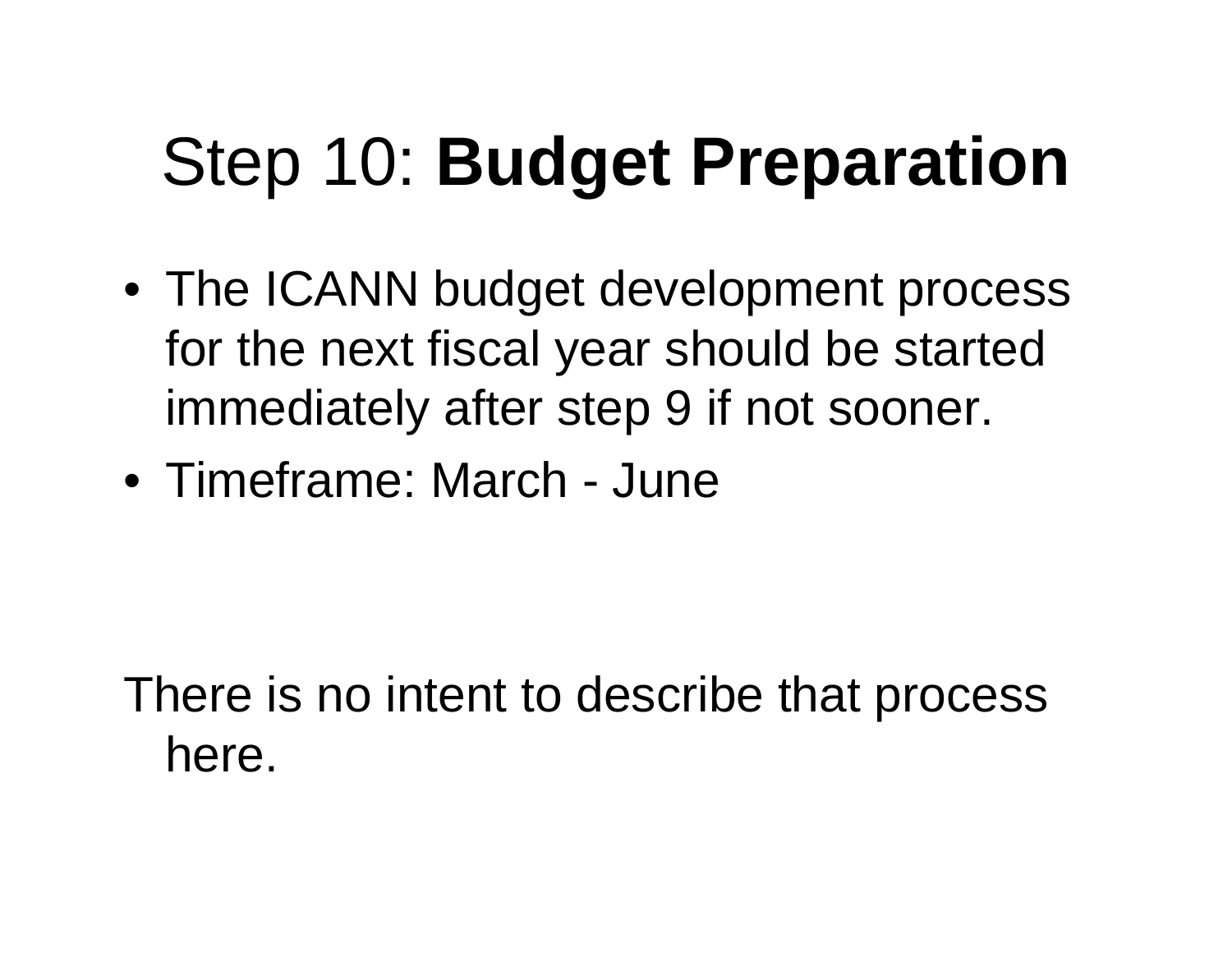## Methodology

- • Throughout the process, methods should be employed to accomplish the following objectives:
	- Make providing input into the process as easy as possible
	- – Make review, analysis and reporting as easy as possible
	- Provide opportunity for participation in the process available to the widest possible audience of interest parties (individuals and organizations).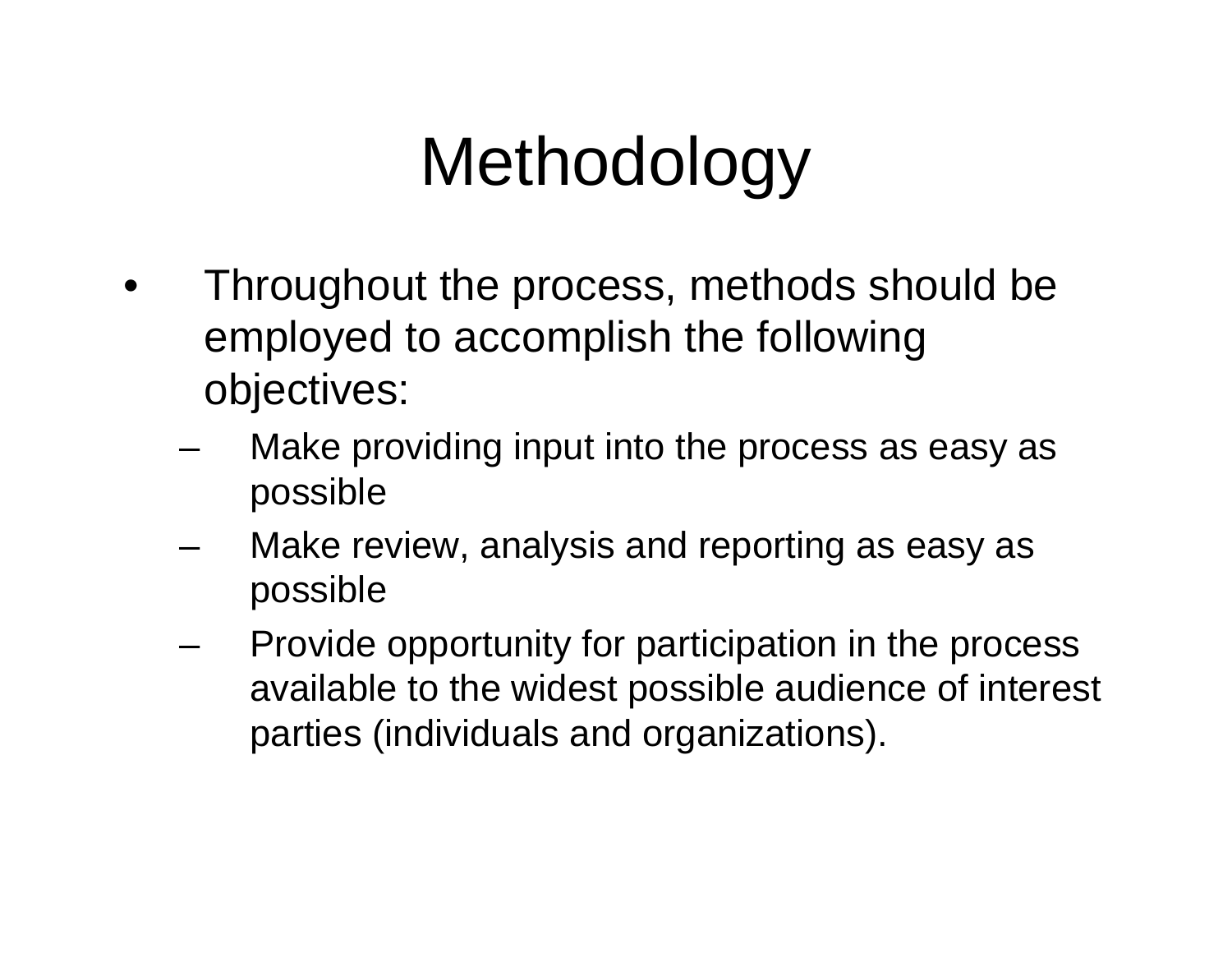# Methodology (Cont'd)

- Requests for input should be clearly defined for general audiences including non-English speakers.
- Wherever possible standardized forms should be used for input. (e.g., questionnaires, online surveys, response templates, etc.)
	- Whatever forms are used, they should clearly guide participants in terms of what expected input is desired.
- Wherever possible objective data should be requested to allow for easier compilation of the results
	- For example: rating how well an objective was achieved using a numerical rating system or a simple yes/no response.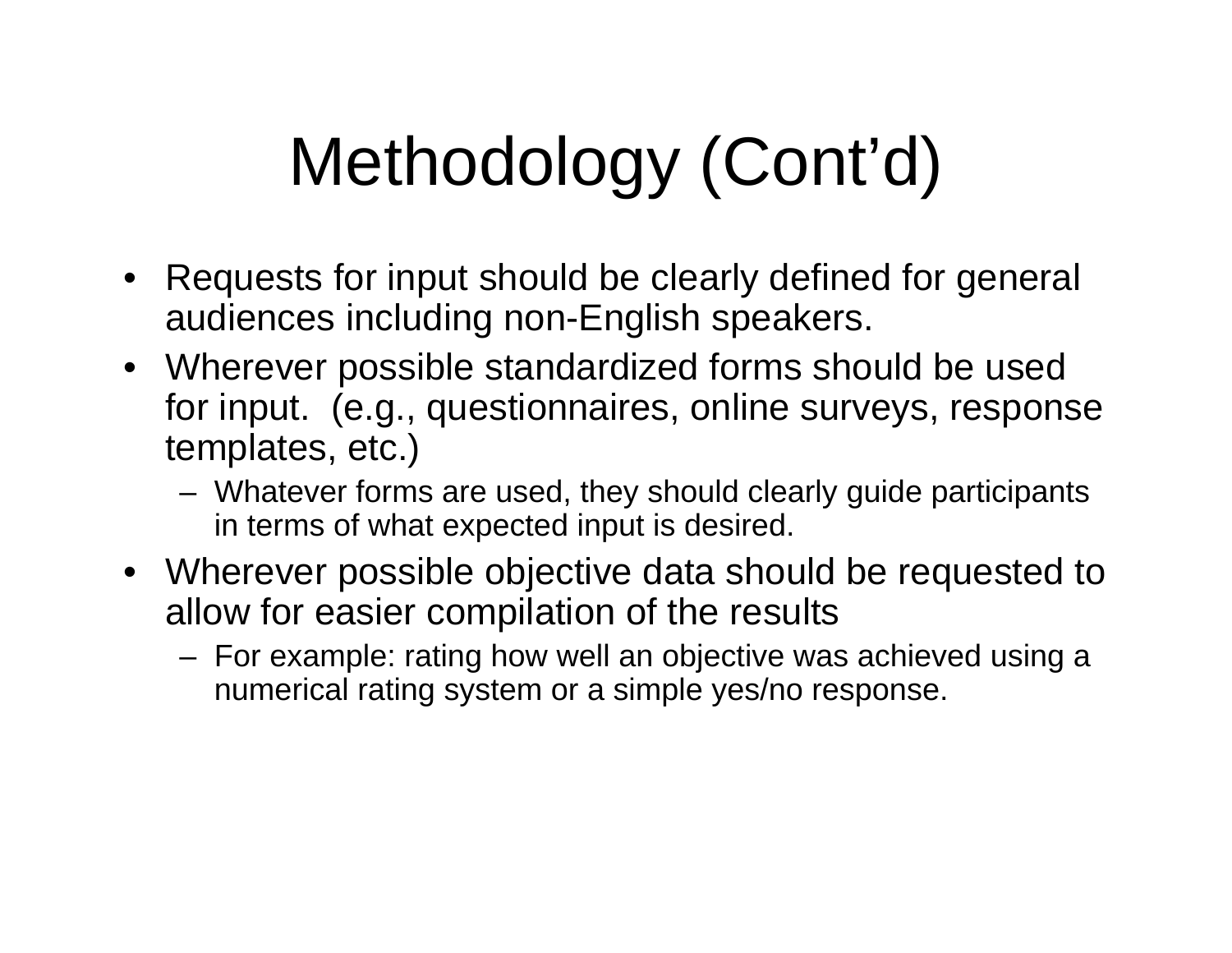# Methodology (Cont'd)

- A couple of approaches for defining specific methodologies to be used include:
	- – Forming a task force of stakeholders, ICANN directors and ICANN staff with expertise in this area
	- –Hiring consultant(s).